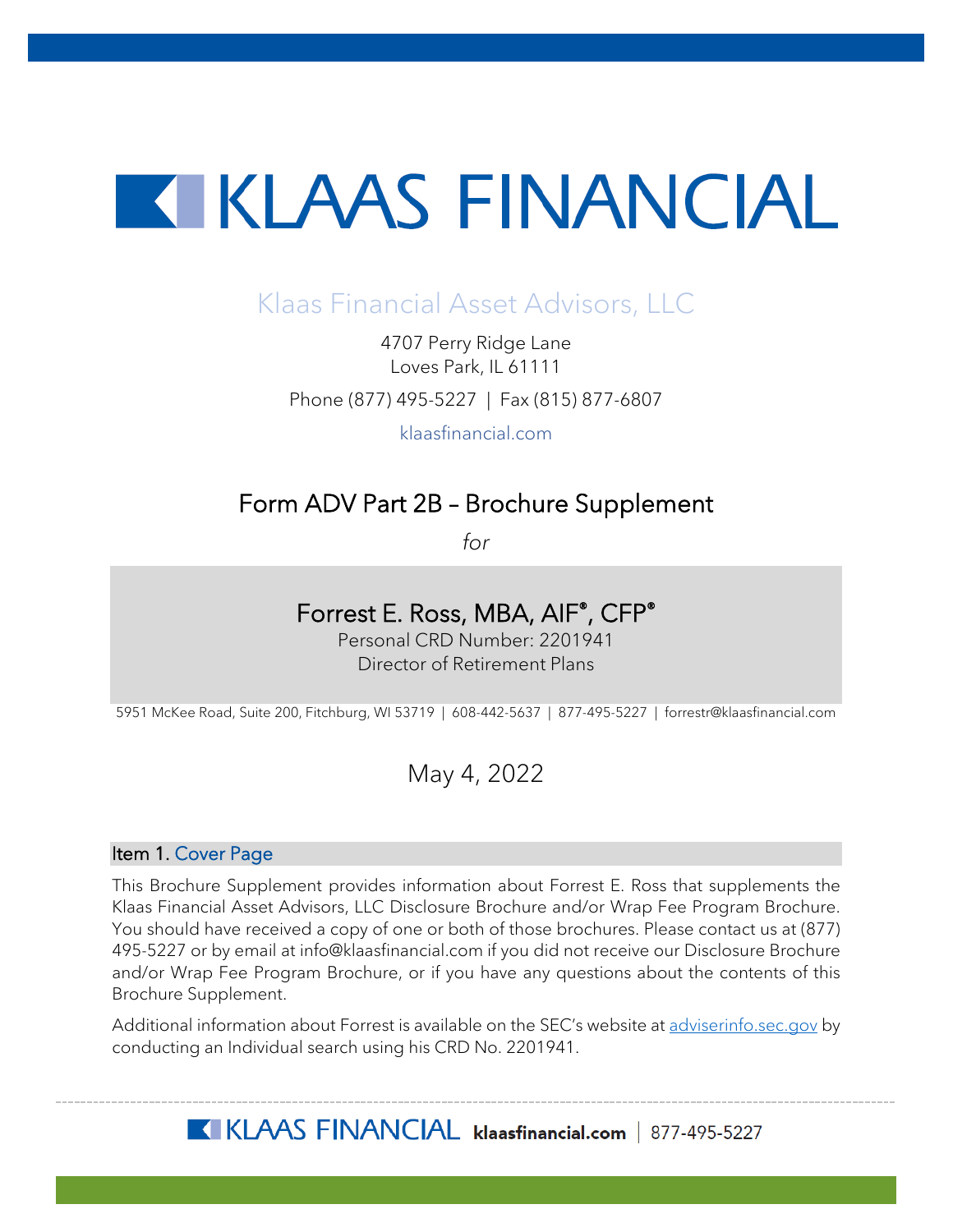

# Item 2. Educational Background and Business Experience

Born: 1963

# Educational Background

- Masters of Business Administration (1991) Finance, University of Wisconsin **Whitewater**
- > Bachelors of Business Administration (1984) Business Management, University of Wisconsin - Whitewater

## Business Background

| ➤ | May 2022 - Present                        | Klaas Financial Asset Advisors, LLC<br>Director of Retirement Plans  |
|---|-------------------------------------------|----------------------------------------------------------------------|
| ➤ | August 2016 - May 2022                    | Global Retirement Partners, LLC<br>Investment Adviser Representative |
| ➤ | August 2016 - May 2022                    | LPL Financial, LLC<br>Registered Representative                      |
|   | $\triangleright$ April 2010 - August 2016 | <b>ISG Advisors, LLC</b><br>Account Manager                          |
| ➤ | December 2009 - August 2016               | VSR Advisory Services, Inc.<br>Investment Adviser Representative     |
| ➤ | December 2009 - August 2016               | VSR Financial Services, Inc.<br>Registered Representative            |

# Professional Designations

#### Accredited Investment Fiduciary® (AIF®)

Forrest received the Accredited Investment Fiduciary® (AIF®) designation in 2018. The AIF® designation is a professional designation that demonstrates an individual serving as an investment fiduciary has met certain requirements to earn and maintain the credential. The designation is granted by The Center for Fiduciary Studies and Fi360, Inc.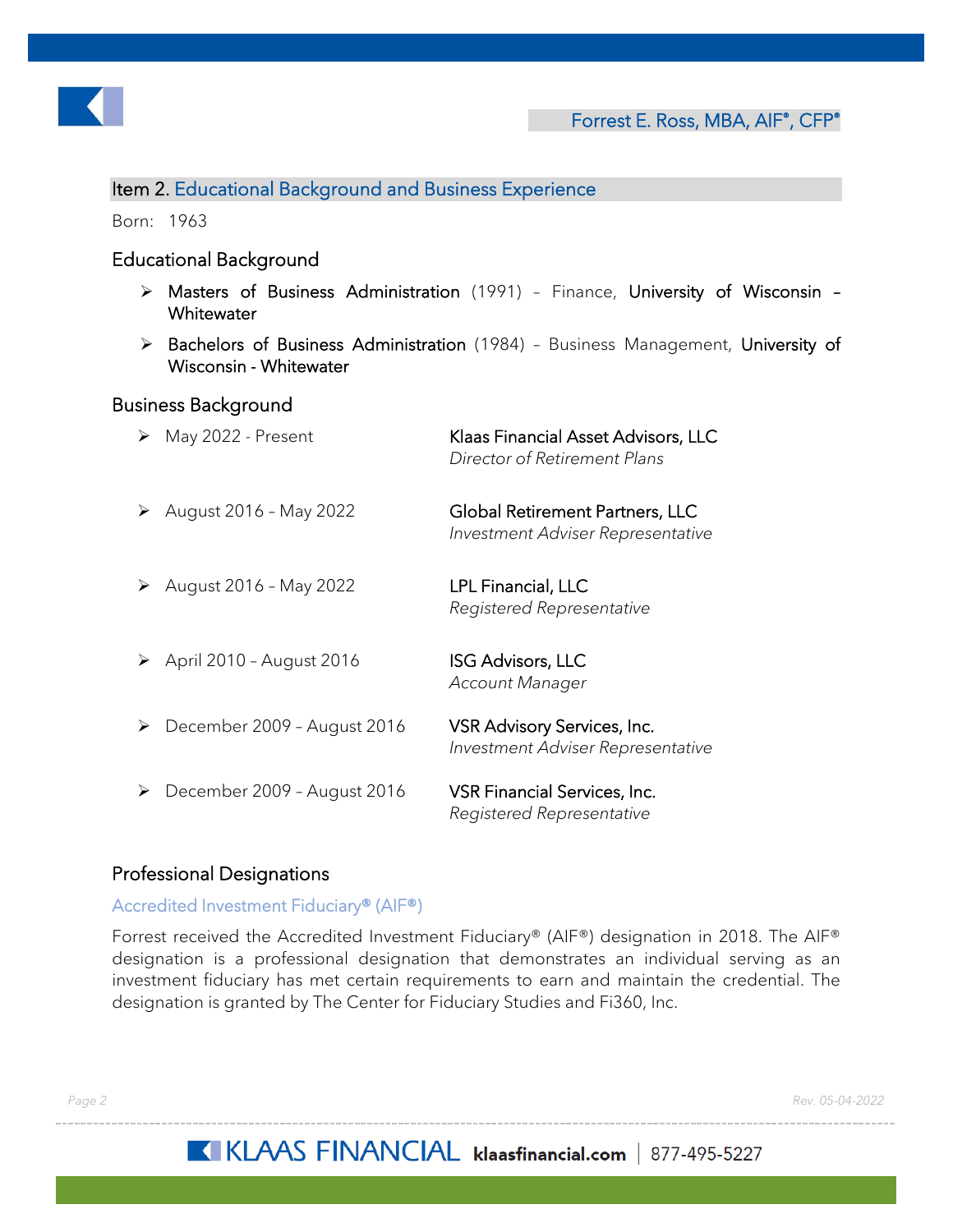

The purpose of the AIF® designation is to assure that those responsible for managing or advising on investor assets have a fundamental understanding of the principles of fiduciary duty, the standards of conduct for acting as a fiduciary, and a process for carrying out fiduciary responsibility.

The AIF® designation is voluntary; no federal or state law or regulation requires financial planners to hold AIF® designation.

To attain the right to use the AIF® marks, an individual must fulfill the following requirements:

- Education. Complete the AIF® Training regarding Prudent Investment Practices, which cover four Steps (domains), 21 Practices (tasks), and 79 Criteria that an investment fiduciary is expected to be able to perform.
- Examination. Achieve a score of 70% or more on the AIF® examination, which is a proctored, closed-book assessment of the Prudent Investment Practices, consisting of 80 multiple choice questions to be completed within 120 minutes.
- $\triangleright$  Experience. Meet certain experience prerequisites, which can be either:
	- o a minimum of two years of relevant experience with a bachelor's degree (or higher) and a professional credential;
	- o a minimum of five years of relevant experience with a bachelor's degree (or higher) or a professional credential; or
	- o a minimum of eight years of relevant experience.
- Ethics. Agree to be bound by the AIF® Code of Ethics and Conduct Standards.

Individuals who earn the designation must complete the following ongoing requirements to maintain the right to continue to use the AIF® marks:

- ▶ Continuing Education. Accrue and report six hours of continuing education, four of which must be delivered by Fi360 or one of Fi360's approved continuing education providers.
- ▶ Ethics. Renew agreement to be bound by the AIF® Code of Ethics and Conduct Standards.

 $AIF<sup>®</sup>$  professionals who fail to comply with the above standards and requirements may be subject to review by the Certification Oversight Committee, which could result in suspension or permanent revocation of their AIF® designation.

# CERTIFIED FINANCIAL PLANNER™ (CFP<sup>®</sup>)

The CERTIFIED FINANCIAL PLANNER<sup>™</sup>, CFP<sup>®</sup> and federally registered CFP (with flame design) marks (collectively, the "CFP<sup>®</sup> marks") are professional certification marks granted in the United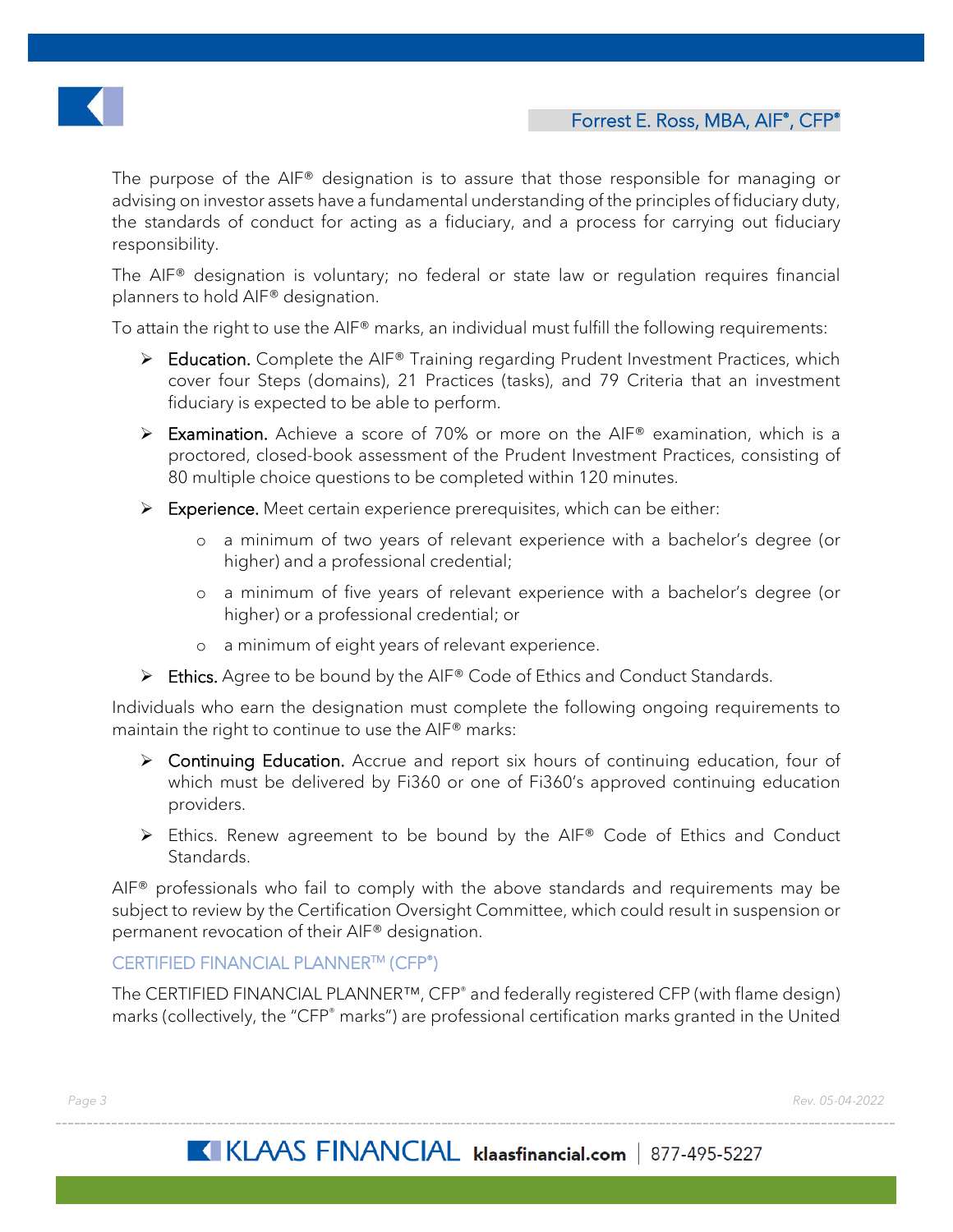

States by Certified Financial Planner Board of Standards, Inc. ("CFP Board"). Forrest attained the CFP® designation in 1999.

The CFP<sup>®</sup> certification is a voluntary certification; no federal or state law or regulation requires financial planners to hold CFP<sup>®</sup> certification. It is recognized in the United States and a number of other countries for its (1) high standard of professional education; (2) stringent code of conduct and standards of practice; and (3) ethical requirements that govern professional engagements with clients. Currently, more than 90,000 individuals have obtained CFP® certification in the United States.

To attain the right to use the CFP® marks, an individual must satisfactorily fulfill the following requirements:

- $\triangleright$  Education. Complete an advanced college-level course of study addressing the financial planning subject areas that CFP Board's studies have determined as necessary for the competent and professional delivery of financial planning services, and attain a Bachelor's Degree from a regionally accredited United States college or university (or its equivalent from a foreign university). CFP Board's financial planning subject areas include insurance planning and risk management, employee benefits planning, investment planning, income tax planning, retirement planning, and estate planning.
- Examination. Pass the comprehensive CFP® Certification Examination. The examination, administered in 10 hours over a two-day period, includes case studies and client scenarios designed to test one's ability to correctly diagnose financial planning issues and apply one's knowledge of financial planning to real world circumstances.
- Experience. Complete at least three years of full-time financial planning-related experience (or the equivalent, measured as 2,000 hours per year).
- Ethics. Agree to be bound by CFP Board's *Code of Ethics and Standards of Conduct*, a set of documents outlining the ethical and practice standards for CFP® professionals.

Individuals who become certified must complete the following ongoing education and ethics requirements in order to maintain the right to continue to use the CFP® marks:

- ▶ Continuing Education. Complete 30 hours of continuing education hours every two years, including two hours on the *Code of Ethics and Standards of Conduct*, to maintain competence and keep up with developments in the financial planning field.
- Ethics. Renew an agreement to be bound by the *Code of Ethics and Standards of Conduct*. The Standards prominently require that CFP® professionals provide financial planning services at a fiduciary standard of care. This means CFP® professionals must provide financial planning services in the best interests of their clients.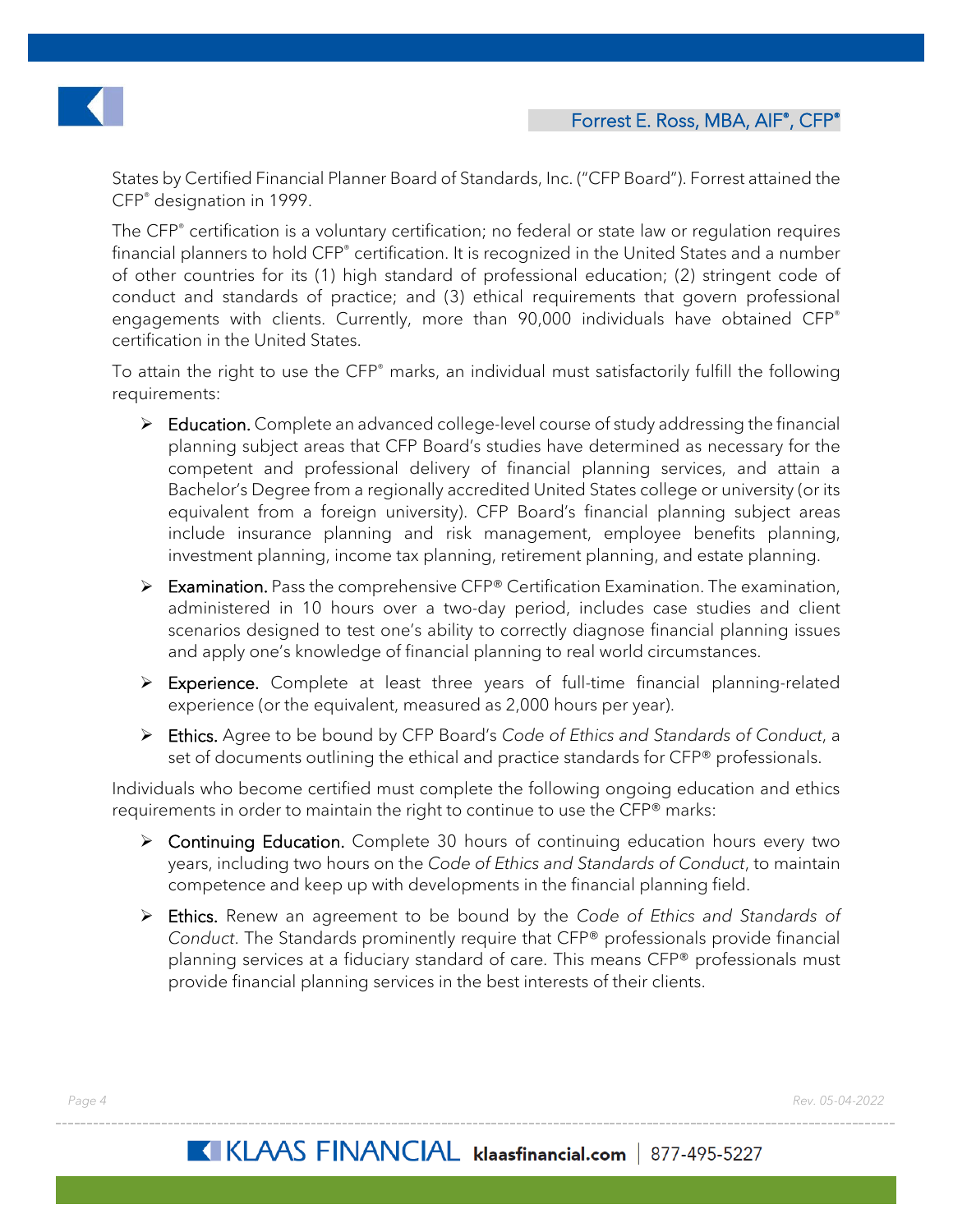

CFP® professionals who fail to comply with the above standards and requirements may be subject to CFP Board's enforcement process, which could result in suspension or permanent revocation of their CFP® certification.

# Chartered Financial Consultant (ChFC® )

The Chartered Financial Consultant (ChFC® ) designation was attained by Forrest in 1998. In the United States, The American College, located in Bryn Mawr, Pennsylvania, is the accredited institution that awards this designation. A candidate for designation must have three years of full-time business experience within the five years before the designation is awarded. Candidates must complete six core and two elective courses and pass a proctored final exam for each course. To receive the ChFC<sup>®</sup> designation, applicants must agree to comply with The American College Code of Ethics and Procedures. Designees must participate in the Professional Recertification Program, which requires completion of 30 hours of continuing education and ethics training every two years.

# Chartered Life Underwriter® (CLU® )

A Chartered Life Underwriter® (CLU®) A CLU® is a professional advisor in all of the areas of business and family financial security that are encompassed by life insurance. Forrest attained this designation in 1995. In the United States, The American College, located in Bryn Mawr, Pennsylvania, is the accredited institution that awards this designation. To become a CLU®, an individual must successfully complete a comprehensive course of study and demonstrate competence by passing a series of eight, college-level examinations in several subject areas including life insurance, pensions, taxation, finance, economics and business, and estate planning. Rigid ethical and experience requirements also must be met. Designees must participate in the Professional Recertification Program, which requires completion of 30 hours of continuing education and ethics training every two years.

## Registered Employee Benefits Consultant® (REBC® )

Forrest received the Registered Employee Benefits Consultant® (REBC® ) designation in 2003. In the United States, The American College, located in Bryn Mawr, Pennsylvania, is the accredited institution that awards this designation. A candidate for designation must have three years of full-time business experience within the five years before the designation is awarded. An undergraduate or graduate degree from an accredited education institution qualifies as one year of business experience. Candidates must complete three required courses and two elective courses, meet experience requirements and ethics standards, and agree to comply with The American College Code of Ethics and Procedures. Designees must participate in the Professional Recertification Program, which requires completion of 30 hours of continuing education and ethics training every two years.